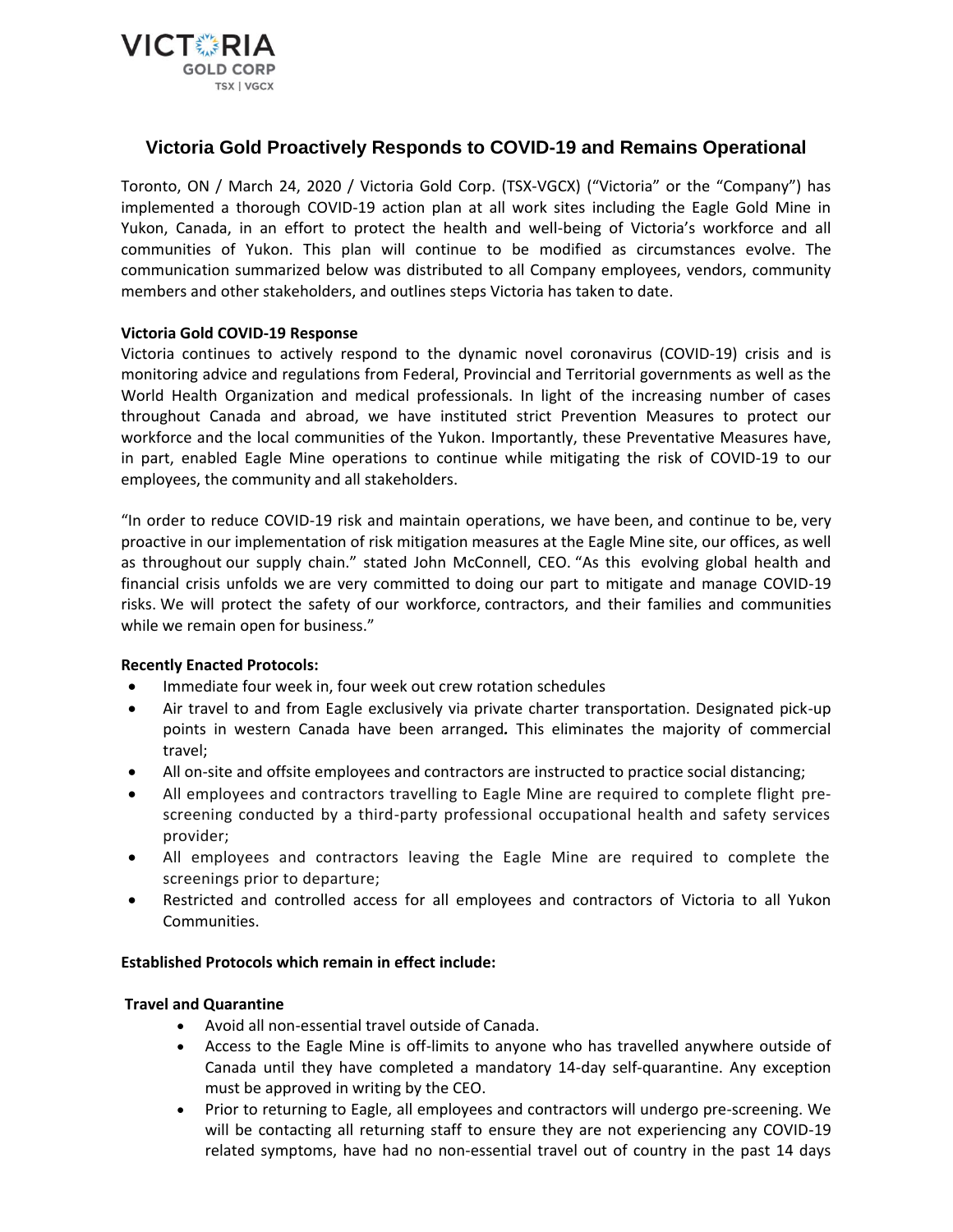and otherwise have not been in contact with a person who has been confirmed to have contracted COVID-19.

## **On-site Medical Services at Eagle Mine**

- The Eagle Mine is located in central Yukon and as it needs to be self-sufficient, we maintain an on-site primary care clinic that can respond effectively with emergency and non-emergency care for our site workforce. The Eagle mine site has an accommodation wing that will be used for quarantine purposes if required.
- Medical staff include remote-care paramedics under the guidance of off-site physicians. Physicians are on-call to provide guidance or instruction to on-site employees and contractors as needed.
- Clinic staff are monitoring the COVID-19 crisis and are engaged with Yukon Health and medical professionals to discuss and manage Victoria's operational response.

# **Limit Access to Site; Corporate Employees, Consultants, Salespeople, & Contractors**

- Visitors are not permitted to site without authorization.
- All employees and contractors that are reasonably able to perform their duties remotely will work from home.
- Contractors at site have all committed to following the company protocols.

## **Operations**

 The Eagle Mine continues to operate during this extraordinary period. Management will continue to monitor the situation and keep stakeholders informed of any changes to this position.

# **Vancouver, Toronto, and Whitehorse Offices**

- All employees in the Vancouver, Toronto, and Whitehorse offices are recommended to work from home.
- Business travel outside of rotational site travel has been cancelled.

# **Communication**

- Victoria appreciates the particular risks that COVID-19 presents to our remote and dispersed workforce and the remote communities in Yukon where access to healthcare can be geographically challenging.
- We are committed to keeping our employees and contractors informed and updated on the crisis and engaging with neighboring communities in the region.

# **About the Dublin Gulch Property**

Victoria Gold's 100%-owned Dublin Gulch gold property (the "Property") is situated in central Yukon Territory, Canada, approximately 375 kilometers north of the capital city of Whitehorse, and approximately 85 kilometers from the town of Mayo. The Property is accessible by road year round, and is located within Yukon Energy's electrical grid.

The Property covers an area of approximately 555 square kilometers, and is the site of the Company's Eagle and Olive Gold Deposits. The Eagle Gold Mine is Yukon's newest operating gold mine. The Eagle and Olive deposits include Proven and Probable Reserves of 3.3 million ounces of gold from 155 million tonnes of ore with a grade of 0.65 grams of gold per tonne, as outlined in a National Instrument 43-101 Technical Report for the Eagle Gold Mine dated December 3, 2019. The Mineral Resource under National Instrument 43-101 – *Standards of Disclosure for Mineral Projects* ("NI 43- 101") for the Eagle and Olive deposits has been estimated to host 227 million tonnes averaging 0.67